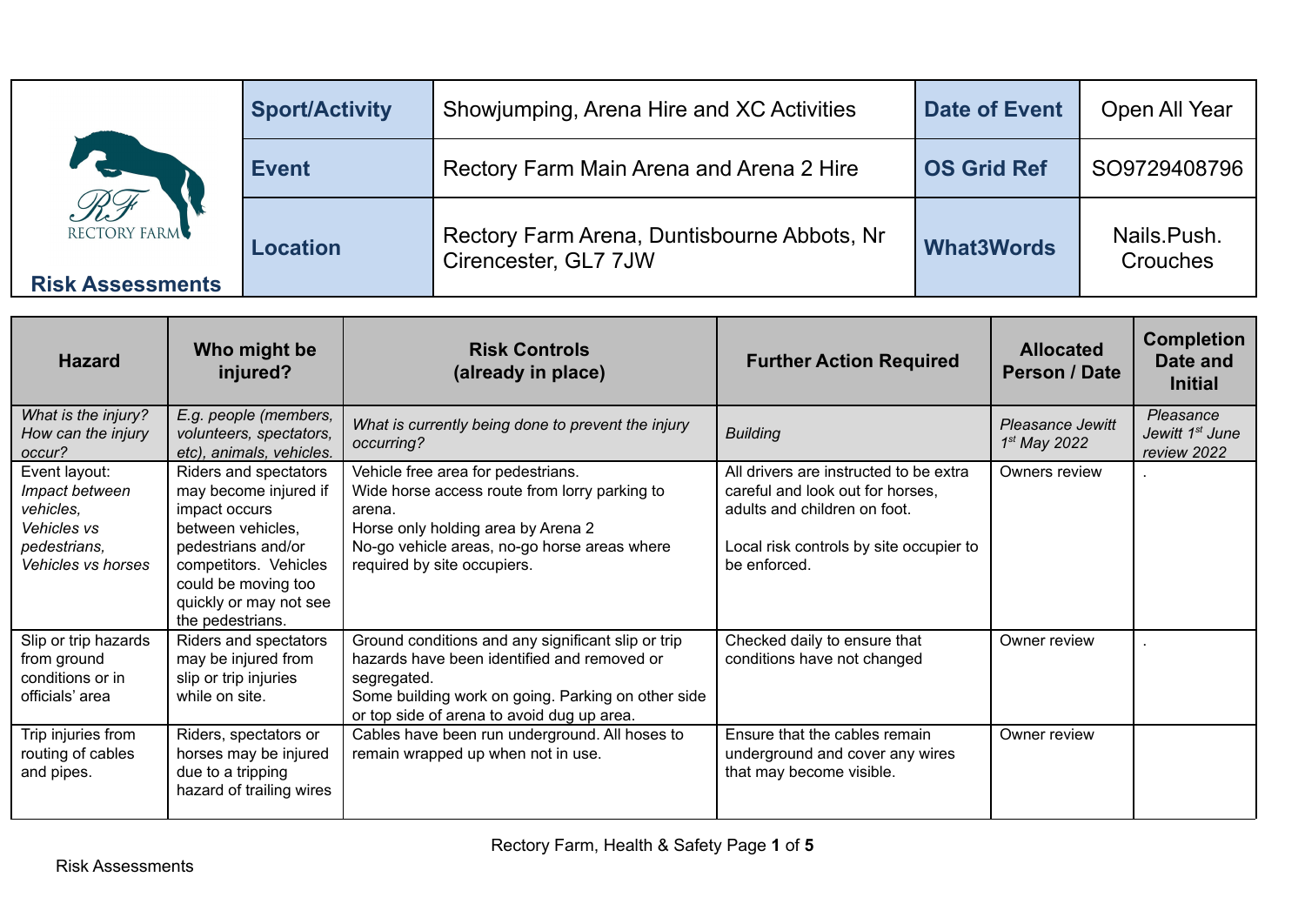|                                                                                                                                                           | or flexible hose and<br>pipe.                                                                                                                              |                                                                                                                                                                                                                                                                                                                                                                                                                                                                                                                                                                                                                                                                                                                                                                                                                                                                                                                                                                               |                                                                                                                                                                                                                                                                                                                                               |                 |  |
|-----------------------------------------------------------------------------------------------------------------------------------------------------------|------------------------------------------------------------------------------------------------------------------------------------------------------------|-------------------------------------------------------------------------------------------------------------------------------------------------------------------------------------------------------------------------------------------------------------------------------------------------------------------------------------------------------------------------------------------------------------------------------------------------------------------------------------------------------------------------------------------------------------------------------------------------------------------------------------------------------------------------------------------------------------------------------------------------------------------------------------------------------------------------------------------------------------------------------------------------------------------------------------------------------------------------------|-----------------------------------------------------------------------------------------------------------------------------------------------------------------------------------------------------------------------------------------------------------------------------------------------------------------------------------------------|-----------------|--|
| Impact and crush<br>injuries from falls or<br>contact with horses.<br>Included but not<br>limited to ridden<br>activity, spectators<br>or riders on foot. | Riders and spectators<br>may become injured if<br>crush or impact occurs<br>by being kicked,<br>trodden on or crushed<br>by close proximity to a<br>horse. | It is the riders/handlers responsibility to ensure their<br>horse is under control at all times.<br>Designated, spectator only, gravelled picnic area as<br>well as grass bank encircling both arenas where<br>people can safely watch.<br>Pedestrians stood in close proximity to horses must<br>be responsible for their own safety and the<br>possibility of crush from hoof to foot contact.<br>Pedestrians and handlers should avoid standing<br>directly behind horses.<br>Any horses that are known to kick must wear a red<br>ribbon in the tail.<br>All riders must wear an approved riding hat at all<br>times when mounted in compliance with BE rules.<br>Congestion building up with horses around<br>entrances to the arenas must be monitored and<br>riders/handlers are responsible themselves for<br>moving away to create space.<br>It is the parent/rider/handler responsibility to ensure<br>all horse tack is safe, sound, secure and fits<br>correctly. | Checked daily to ensure that area is<br>safe.                                                                                                                                                                                                                                                                                                 | Owner review    |  |
| Impact or crush<br>injury when using<br>the arena facility<br>and activity<br>equipment.                                                                  | Impact or fall injury<br>due to inadequate<br>facility or incorrect<br>equipment used in<br>riding activities.                                             | Equipment checked before each day as required.<br>The arenas and equipment are changed and<br>altered based on activities and rider abilities by the<br>competent instructor/rider.<br>Arenas are harrowed to ensure a level surface.<br>The arena courses are checked daily<br>Any other requirements from the site occupier are<br>taken into account.                                                                                                                                                                                                                                                                                                                                                                                                                                                                                                                                                                                                                      | Equipment to be checked prior use.<br>Any damaged equipment removed<br>from the arenas if required.<br>On a frosty morning the arenas are<br>checked and harrowed if necessary.<br>If there has been a noticeably dry<br>spell ensure that the irrigation<br>system has worked overnight and<br>the Main Arena has been suitably<br>dampened. | Owner review    |  |
| Impact and crush<br>injuries from loose<br>horses.                                                                                                        | Riders, members of<br>the public and<br>spectators may<br>become injured if<br>impact occurs<br>between them and a<br>loose horse                          | In the case of a loose horse, a warning of 'LOOSE<br>HORSE' must be shouted and action taken<br>immediately to prevent the horse escaping onto the<br>road.<br>Where possible physical barriers or gates must be<br>in place to prevent loose horses reaching a public<br>road.                                                                                                                                                                                                                                                                                                                                                                                                                                                                                                                                                                                                                                                                                               | All attendees must be aware to<br>attempt to prevent a loose horse<br>reaching the road if a shout of<br>'LOOSE HORSE' is heard.<br>If possible ensure access gate is<br>closed during riding activities.                                                                                                                                     | Owner to review |  |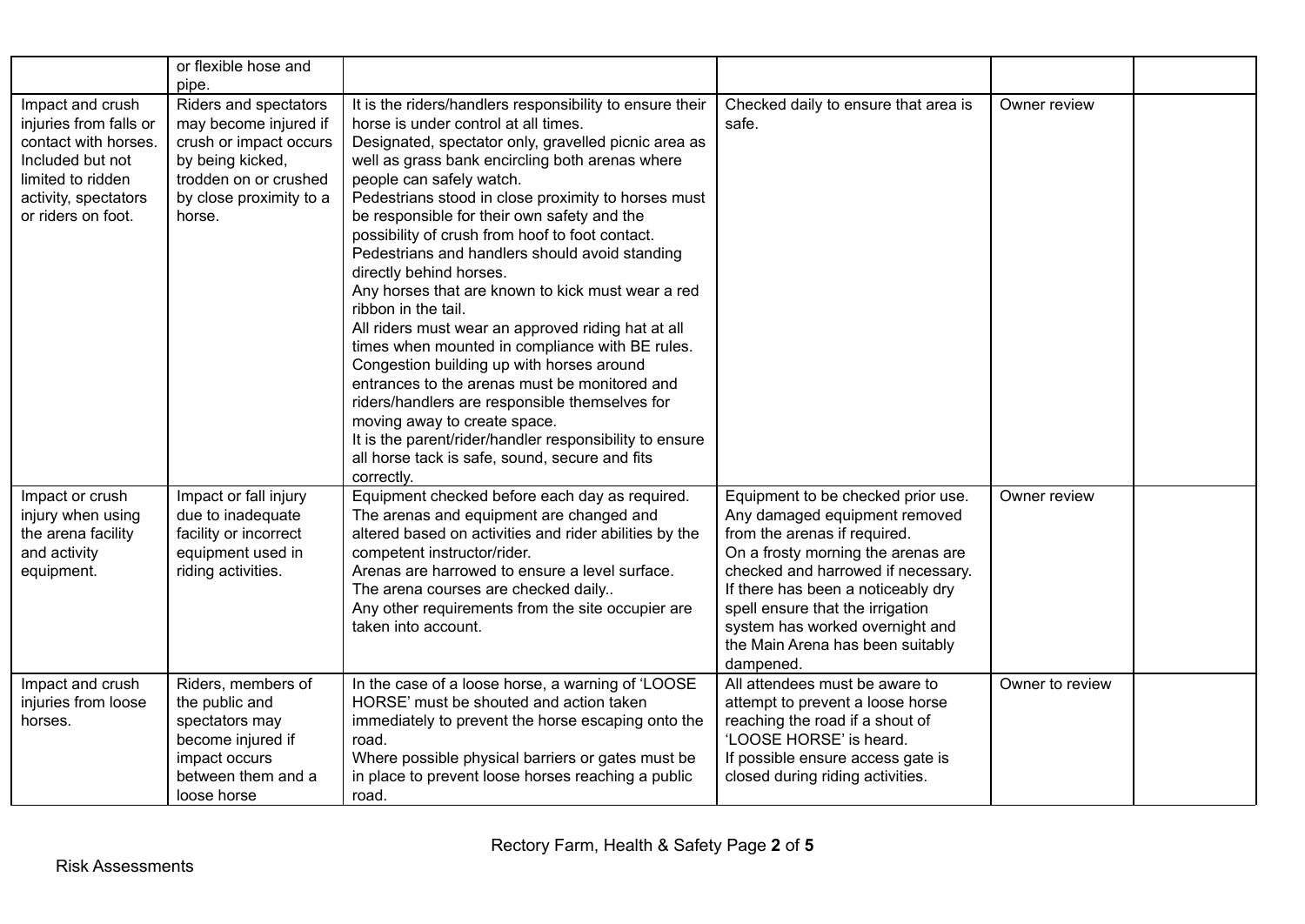|                                                                                           |                                                                                                                                                                                                                                                                                            | When not being ridden horses must be tied to a<br>fixed point and not left unattended                                                                                                                                                                                                                                  | Two large electric gates in place to<br>prevent horses from accessing the<br>main road.                                                                                                                                                                                                                                      |                 |  |
|-------------------------------------------------------------------------------------------|--------------------------------------------------------------------------------------------------------------------------------------------------------------------------------------------------------------------------------------------------------------------------------------------|------------------------------------------------------------------------------------------------------------------------------------------------------------------------------------------------------------------------------------------------------------------------------------------------------------------------|------------------------------------------------------------------------------------------------------------------------------------------------------------------------------------------------------------------------------------------------------------------------------------------------------------------------------|-----------------|--|
| Injuries to young<br>and inexperienced<br>riders due to<br>inability to control<br>horse. | Riders and spectators<br>may become injured if<br>impact occurs<br>between them and a<br>horse or the rider falls<br>from the horse.                                                                                                                                                       | At PC rallies and trainings' direct supervision as<br>required.<br>At PC rallies and training instruction/ supervision<br>must be given the case of novice riders.<br>Parent/ guardian/ PC Official/ Instructor must<br>ensure activity is suitable for the ability of the rider.<br>Communication methods agreed.     | Instructors, parents and officials<br>must ensure each activity is suitable<br>for the ability of the rider.<br>Emergency procedure in place.<br>Postcode, grid reference and<br>mythreewords available to see<br>pinned in first aid hut (white hut by<br>arena gate), Main Arena gate<br>stewards hut and on this document | Owner to review |  |
| Crush or impact<br>from use of mobile<br>machinery.                                       | Riders and spectators<br>may be injured from<br>contact with mobile<br>machinery such as<br>tractors. Horses may<br>also be injured<br>depending on where<br>the machinery was<br>being operated.                                                                                          | Machinery must not be operated in close proximity<br>to children and horses during the event.<br>Machinery must only be operated by competent<br>operators.<br>All machinery must be operated in a clear working<br>area.                                                                                              | Tractor and machinery drivers have<br>been told to drive safely and be<br>aware of horses and pedestrians.                                                                                                                                                                                                                   | Owner to review |  |
| Injury severity<br>being increased<br>due to slow or<br>delayed first aid<br>treatment.   | Riders, spectators and<br>the general public may<br>have the severity of<br>any injuries received<br>increased by slow or<br>delayed first aid<br>provision.                                                                                                                               | Suitable medical helicopter landing areas are<br>available.<br>Site location identified by Grid Reference and<br>What3Words.<br>Mobile phone signal or land line available.<br>Emergency contact details in first aid hut (small<br>white hut by Main Arena gate), gate stewards hut<br>and on bottom of this document | Emergency contact details to be<br>placed in first aid hut (small white hut<br>by main arena gate) and gate<br>stewards hut                                                                                                                                                                                                  | Owner to review |  |
| Impact or<br>impalement injuries<br>from contact with,<br>fencing, stakes and<br>roping   | Riders, spectators, the<br>general public and<br>horses can become<br>injured by contact with<br>wooden fencing and<br>roping by getting too<br>close to them or<br>tripping over them.<br>The general public<br>may become injured<br>by roping if they don't<br>see it and trip over it. | Both arenas are encircled by a securely fastened<br>wooden fence.<br>Two strands of thick roping in the pedestrian<br>seating area.<br>Unprotected metal posts are not to be used.<br>Rope is to contrast against the background to make<br>it visible.                                                                | Checked daily to ensure that the<br>fence is not broken or in need of<br>repair.<br>Rope checked to ensure that it is still<br>securely fastened.                                                                                                                                                                            | Owner review    |  |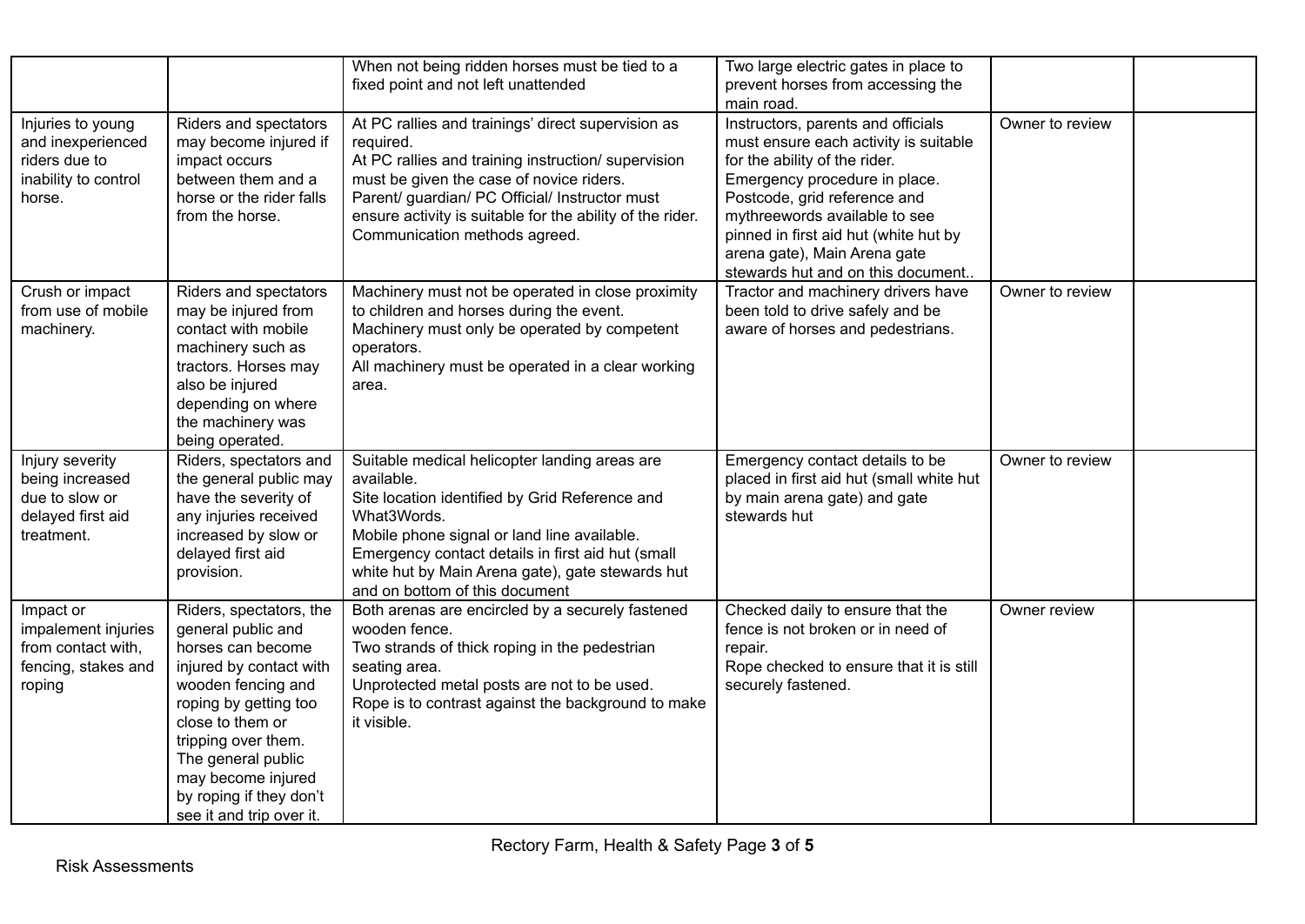| Course: poor<br>course design and<br>inadequate<br>equipment may<br>result in injuries                                                                                    | Horses, ponies, riders<br>or spectators.                                                                                                      | Courses are to be designed by a suitably qualified<br>or experienced person, a list of course builders/<br>designers is held centrally and available from<br>British Showjumping<br>Safety cups are to be used on all maneuverable                                                                                                                                                                                       | Checked daily.                                                                                | Owner to review |
|---------------------------------------------------------------------------------------------------------------------------------------------------------------------------|-----------------------------------------------------------------------------------------------------------------------------------------------|--------------------------------------------------------------------------------------------------------------------------------------------------------------------------------------------------------------------------------------------------------------------------------------------------------------------------------------------------------------------------------------------------------------------------|-----------------------------------------------------------------------------------------------|-----------------|
| being sustained                                                                                                                                                           |                                                                                                                                               | fences.<br>All riders must wear approved BS/BE hats if<br>jumping.<br>The show jumps have been built and are<br>maintained to BS standard.                                                                                                                                                                                                                                                                               |                                                                                               |                 |
|                                                                                                                                                                           |                                                                                                                                               | The fences are checked daily to ensure that they<br>have not been broken or in need of repair.<br>The courses and ground are considered as part of<br>the design and lay out of the course.<br>For hirings, riders are responsible for ensuring<br>correct related distances between fences                                                                                                                              |                                                                                               |                 |
| Overhead power<br>lines with<br>supporting posts.                                                                                                                         | Horses and<br>pedestrians may slip<br>of fall due to tripping<br>or contact with<br>overhead power line<br>post supporting<br>overhead cables | Cable at sufficient height to ensure nothing can<br>come into contact with it.<br>If for any reason the line becomes lowered ensure<br>that this is dealt with and returned to its correct<br>height.<br>Maintain the quality of the supporting posts and<br>ensure they are securely fastened.                                                                                                                          | Checked daily                                                                                 | Owner to review |
| Members of the<br>public using<br>footpath route<br>being injured by<br>horses.                                                                                           | Members of the public<br>may come into contact<br>with horses due to<br>close proximity of<br>public footpath across<br>event area.           | Footpath is a suitable distance away from the<br>arena.<br>In the case of a loose horse, 'LOOSE HORSE'<br>should be shouted by riders/spectators to ensure<br>any members of the public are aware of the<br>possible danger.                                                                                                                                                                                             | None                                                                                          | Owner to review |
| Adverse weather<br>conditions<br>impacting rider or<br>equine wellbeing:<br>visibility, heat<br>stroke, dehydration,<br>hypothermia, wind<br>and rain. Icy<br>conditions. | Rider, horse and<br>spectator.                                                                                                                | Hot temperatures could impact on the rider and<br>equines welfare and health, rider/spectator to<br>ensure water available.<br>Cold, wet, windy and rain/ snowy days can impact<br>visibility, result in hypothermia. Rider/spectators<br>responsible for this and looking after their horse<br>throughout arena hire.<br>Arena hire may cancel due to weather conditions, if<br>deemed unsafe to continue by organiser. | Tractor available to tow vehicles out<br>on wet days.<br>Check weather forecast for each day. | Owner to review |
| Equine: bio<br>security: horses<br>could become ill                                                                                                                       | Horses and ponies                                                                                                                             | We expect horses to have annual vaccinations<br>before attending the site.                                                                                                                                                                                                                                                                                                                                               | Vet and farrier details to be placed in<br>first aid hut and Main Arena gate<br>stewards hut  | Owner to review |